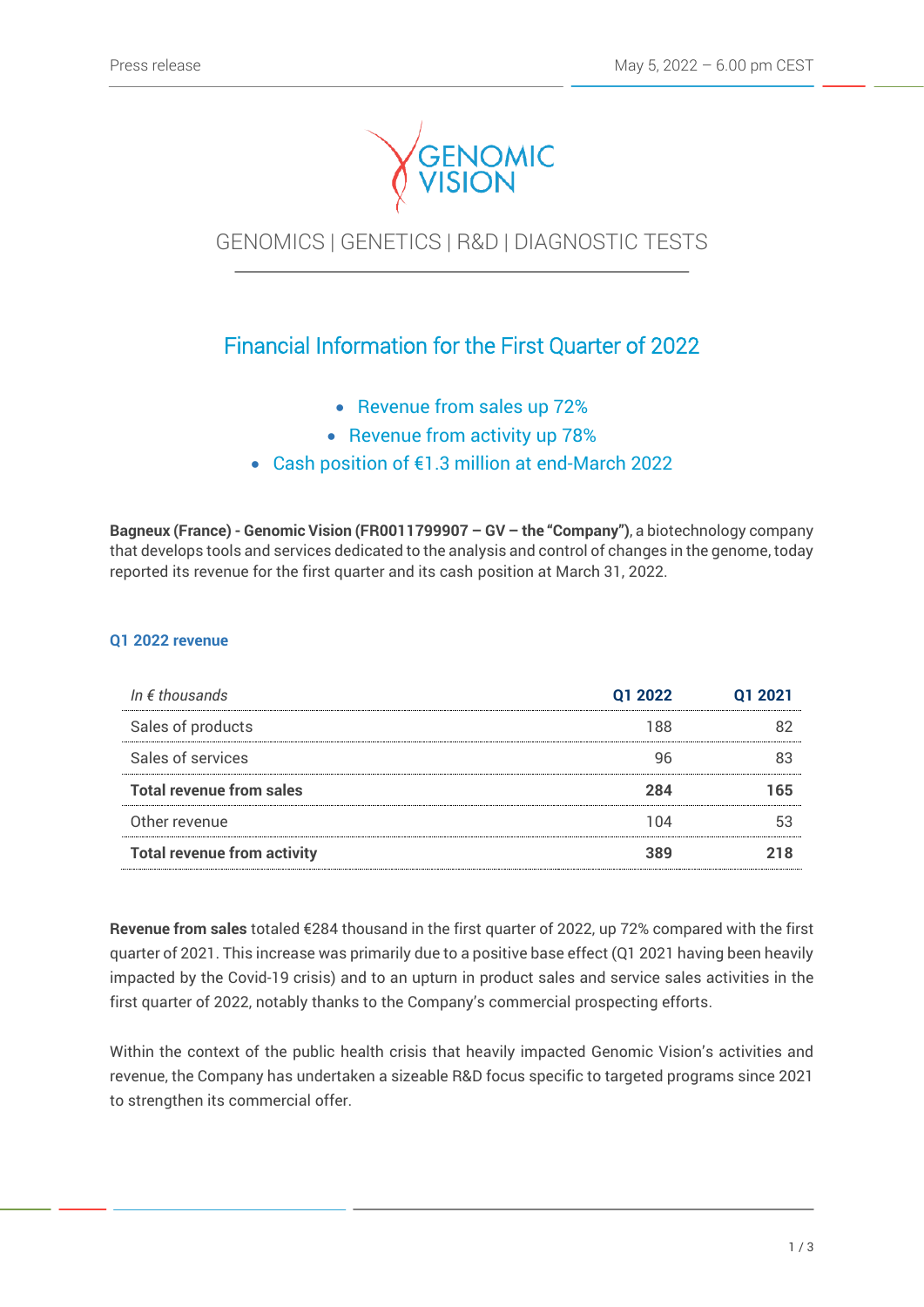**Total revenue from activity**, once other revenue is taken into account, increased by 78% in the first quarter of 2022 compared with the same quarter of 2021. Other revenue, which totaled €104 thousand, mainly corresponded to Research Tax Credit, which was higher than last year as a result of the R&D focus mentioned above.

### **Financial structure at March 31, 2022**

Genomic Vision had a cash position of €1.3 million at March 31, 2022, compared with €2.3 million at December 31, 2021. Based on its proposed development plan, the Company estimates that its current available cash will enable it to finance its activities until the end of May 2022 (excluding the exercise of the Winance warrants and Bracknor/Negma warrants already in circulation) and that the additional cash required to enable it to pursue its activities in 2022 is an estimated €4 million. In order to cover its working capital requirements:

- the Company decided to put in place a new financing line with Winance via the signing, on June 11, 2020, of an OCABSA (convertible notes with warrants) issuance contract, of which it has used €6 million gross (€5.7 million net of costs) out of a possible €12 million. The Company can no longer use this financing line given the expiry of the Prospectus relating to this operation that was, in any case, due to expire in June 2022.
- the Company decided to implement a new financing line with Winance via the signing of a new contract on April 11, 2022 providing for the provision of a maximum of 15 tranches of €2 million each, i.e. up to €30 million, subject to the following conditions precedent:
	- o the granting of an AMF visa for the new Prospectus,
	- o the operation's prior approval by the Company's shareholders at an Extraordinary General Meeting scheduled for May 23, 2022,
	- $\circ$  the conditions for the drawdown of each tranche being met, and notably with the share price not being below the share's par value.

In the event that one or more of these conditions precedent – which are not all in the Company's hands – were not fulfilled within the given timeframe, the Company could then not be in a position to realize its assets and liabilities and settle its debts within the framework of its normal course of business, and the application of IFRS accounting rules and principles within a normal context of the continuation of its activities, notably concerning the evaluation of assets and liabilities, could prove to be inappropriate. Consequently, this situation is generating significant going concern uncertainty.

#### **Upcoming financial publications and events**

- Extraordinary General Meeting: Monday May 23, 2022
- Ordinary General Meeting: Tuesday June 28, 2022
- H1 2022 results: Thursday September 29, 2022
- Q3 2022 revenue: Thursday October 27, 2022